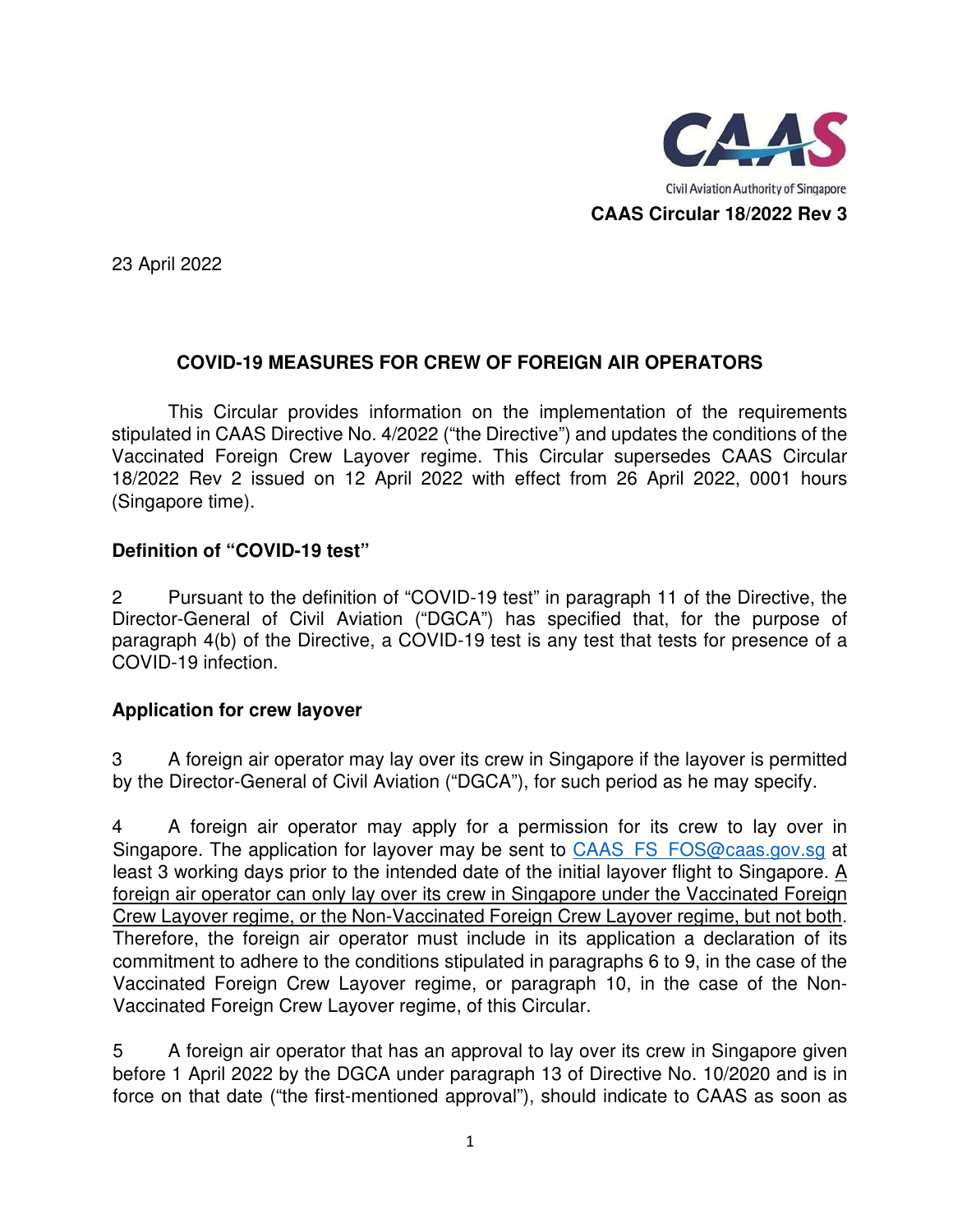possible on which crew layover regime it intends to apply for. That foreign air operator will be deemed to have been given permission under paragraph 7(2) of the Directive to lay over its crew under the Non-Vaccinated Foreign Crew Layover Regime, and must comply with the conditions in paragraph 10, pending a new permission to replace the firstmentioned approval.

# **Vaccinated Foreign Crew Layover Regime**

6 There are no restrictions on movement for fully vaccinated crew members of a foreign air operator that is permitted pursuant to paragraph 7(2) of the Directive to lay over its fully vaccinated<sup>1</sup> crew members in Singapore under the Vaccinated Foreign Crew Layover regime. However, the foreign air operator must comply with the following conditions specified by the DGCA –

- (a) ensure that its crew members
	- (i) are fully vaccinated;
	- (ii) have no travel history to any country or region classified under the Restricted Category by the Singapore Ministry of Health in the past 7 days;
- (b) produce, when requested by CAAS, proof of vaccination of a crew member who had laid over in Singapore<sup>2</sup>.

7 The DGCA will progressively allow foreign air operators to accommodate its crew members at a crew accommodation of their choice under the Vaccinated Foreign Crew Layover regime. From 12 Apr 2022, a foreign air operator applying for permission to lay over its crew under the Vaccinated Foreign Crew Layover regime will need to provide information to CAAS to demonstrate that it has the necessary processes in place to meet the requirement in paragraph 6(a) above. Such information can include, for example, crew circulars and other internal procedures. When satisfied, CAAS may grant permission for such a foreign air operator to lay over its crew at a crew accommodation of the operator's choice.

8 With regard to a foreign air operator that has already been given permission to lay over its crew in a designated crew accommodation under the Vaccinated Foreign Crew Layover regime, CAAS will carry out additional assessments to verify the foreign air operator's processes before allowing it to lay over its crew in a crew accommodation of its choice. The foreign air operator need not make any application for this purpose.

<sup>1</sup> "fully vaccinated" means vaccinated against a COVID-19 infection in accordance with the criteria specified in www.safetravel.ica.gov.sg/health/vtsg#acceptedvaccines.

<sup>&</sup>lt;sup>2</sup> The proof of vaccination, which can be kept by the air operator or the crew member, must be provided to CAAS upon request.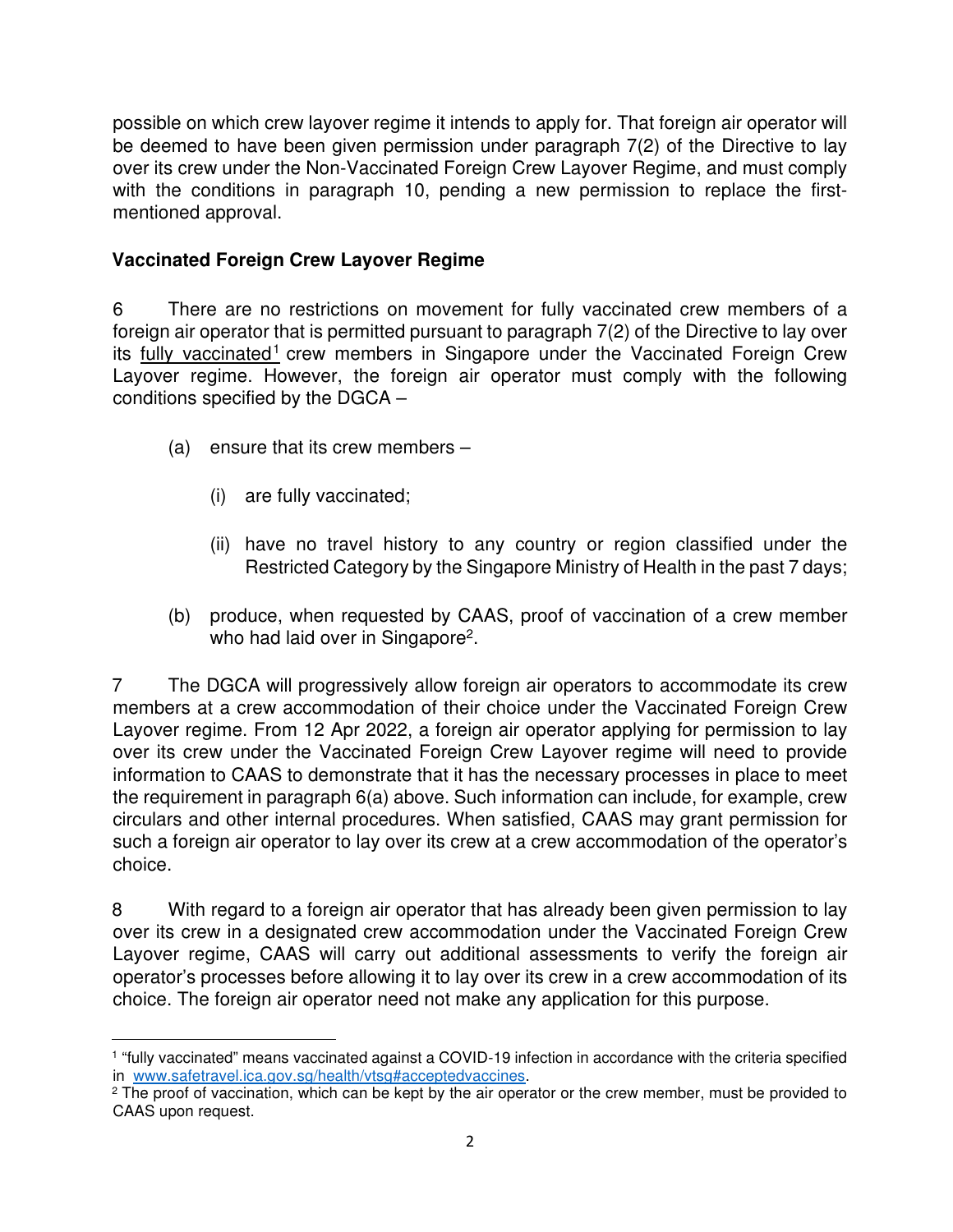9 A foreign air operator that is approved to lay over its crew under the Vaccinated Foreign Crew Layover Regime must not layover any unvaccinated or partially vaccinated crew in Singapore.

### **Non-Vaccinated Foreign Crew Layover Regime**

10 The DGCA has specified, pursuant to paragraph 7(3) of the Directive, that a foreign air operator that is approved to lay over unvaccinated or partially vaccinated crew members in Singapore must comply with the following conditions<sup>3</sup>  $-$ 

- (a) ensure that its crew use the most direct route from the immigration facilities to the designated transport pick up area, and vice versa for their departure flight;
- (b) ensure that its crew do not enter any retail premises, make any purchase at a vending machine or change currency in the landside areas within the airport and Jewel Changi Airport;
- (c) to accommodate its crew members at a designated crew accommodation during their layover in Singapore;
- (d) ensure that its crew members remain in his or her respective assigned room at the crew accommodation at all times, except when use of crew lounge is allowed by the operator of the designated crew accommodation, and use of the crew lounge is in accordance with such conditions established by the operator of the designated crew accommodation;
- (e) ensure that its crew members are transported directly from the airport to the designated crew accommodation by a designated transport provider upon arrival in Singapore, and vice-versa when departing Singapore. Crew arriving at Changi Airport Terminal 3 and laying over at Crowne Plaza Changi Airport may walk to the hotel.

#### **Designated crew accommodation**

11 The DGCA has designated the following as a designated crew accommodation:

Crowne Plaza Changi Airport 75 Airport Boulevard, #01-01 Changi Airport, Singapore 819664 Tel: +65 6823 5300 / 1800 787 1221 Email: SINCP@ihg.com

<sup>3</sup> These conditions were previously contained in Directive No. 10/2020.